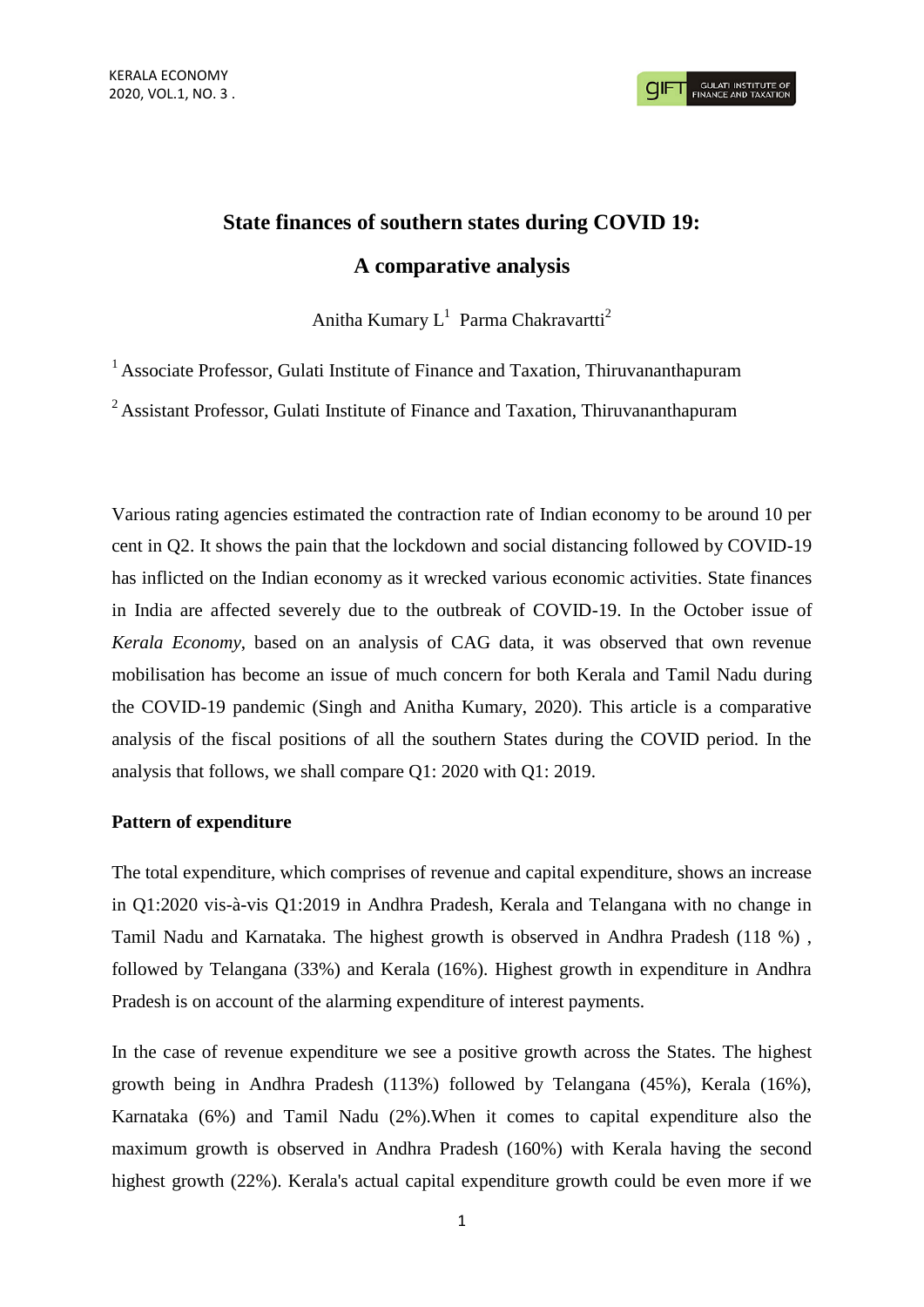KERALA ECONOMY

consider the extra budgetary expenditure incurred through Kerala Infrastructure Investment Fund Board (KIIFB).Karnataka, Tamil Nadu and Telangana experienced a negative capital expenditure growth of -57per cent, -37per cent and -32per cent, respectively.

The fiscal measures to handle the pandemic adopted by Kerala appears remarkable as is evident from the components of revenue expenditure and its sector-wise pattern. Within the revenue expenditure, the expenditure on subsidy has recorded the highest growth in Kerala (67%) during Q1:2020 as compared to Q1:2019 followed by Telangana (50%) and Andhra Pradesh (36%).

During Q1: 2019, the share of social sector expenditure in total expenditure was the lowest in Kerala (30.5%) and highest for Andhra Pradesh (59.5%), whereas the share of general sector expenditure was the highest in Kerala (53.9%) and lowest in Andhra Pradesh (17.8%). (Table 1) The composition of expenditure, however, changed substantially during the COVID period across the Southern States with a decline in the share of social sector expenditure in Andhra Pradesh (-9.4 % points) during Q1:2020 compared to Q1:2019. Rest of the Southern States experienced a rise in the share of social sector expenditure in Q1:2020 vis-à-vis 2019 with an increase of 10.8 per cent points in Kerala, 10 per cent points in Karnataka, 2 per cent points in Tamil Nadu and 0.1 per cent point in Telangana indicating a highest increase in the share of social sector in total expenditure in Kerala. One of the important features of expenditure observed in Kerala is the sharp decline in share of general sector expenditure from 53.9 per cent to 40.5 per cent. This is an indication of strong response of Kerala in addressing the Covid 19 pandemic.

| Year               | Q1 2020           |           |        |               | O1 2019   |                   |           |        |               |           |
|--------------------|-------------------|-----------|--------|---------------|-----------|-------------------|-----------|--------|---------------|-----------|
| <b>States</b>      | Andhra<br>Pradesh | Karnataka | Kerala | Tamil<br>Nadu | Telangana | Andhra<br>Pradesh | Karnataka | Kerala | Tamil<br>Nadu | Telangana |
| General<br>Sector  | 24.1              | 30.1      | 40.5   | 41.3          | 23.1      | 17.8              | 29.1      | 53.9   | 41.7          | 24        |
| Social<br>Sector   | 50.1              | 47.6      | 41.4   | 37.7          | 34.1      | 59.5              | 37.6      | 30.5   | 35.8          | 34.1      |
| Economic<br>Sector | 25.9              | 22.3      | 18.1   | 20.9          | 42.8      | 22.7              | 33.3      | 15.6   | 22.6          | 41.9      |

**Table 1.** Composition of expenditure during Q1:2020 and Q1:2019 ( %)

Source: Computed from C&AG (2020)

Note: General services include mainly expenditures on organs of State, fiscal services, interest payment and servicing of debt, administrative services and pension. Social services include mainly expenditures on education, health and family welfare, water supply, sanitation, housing and urban development, labour and employment, social security and nutrition. Economic Services includes mainly expenditures on, agriculture and allied services, rural development irrigation and flood control,

2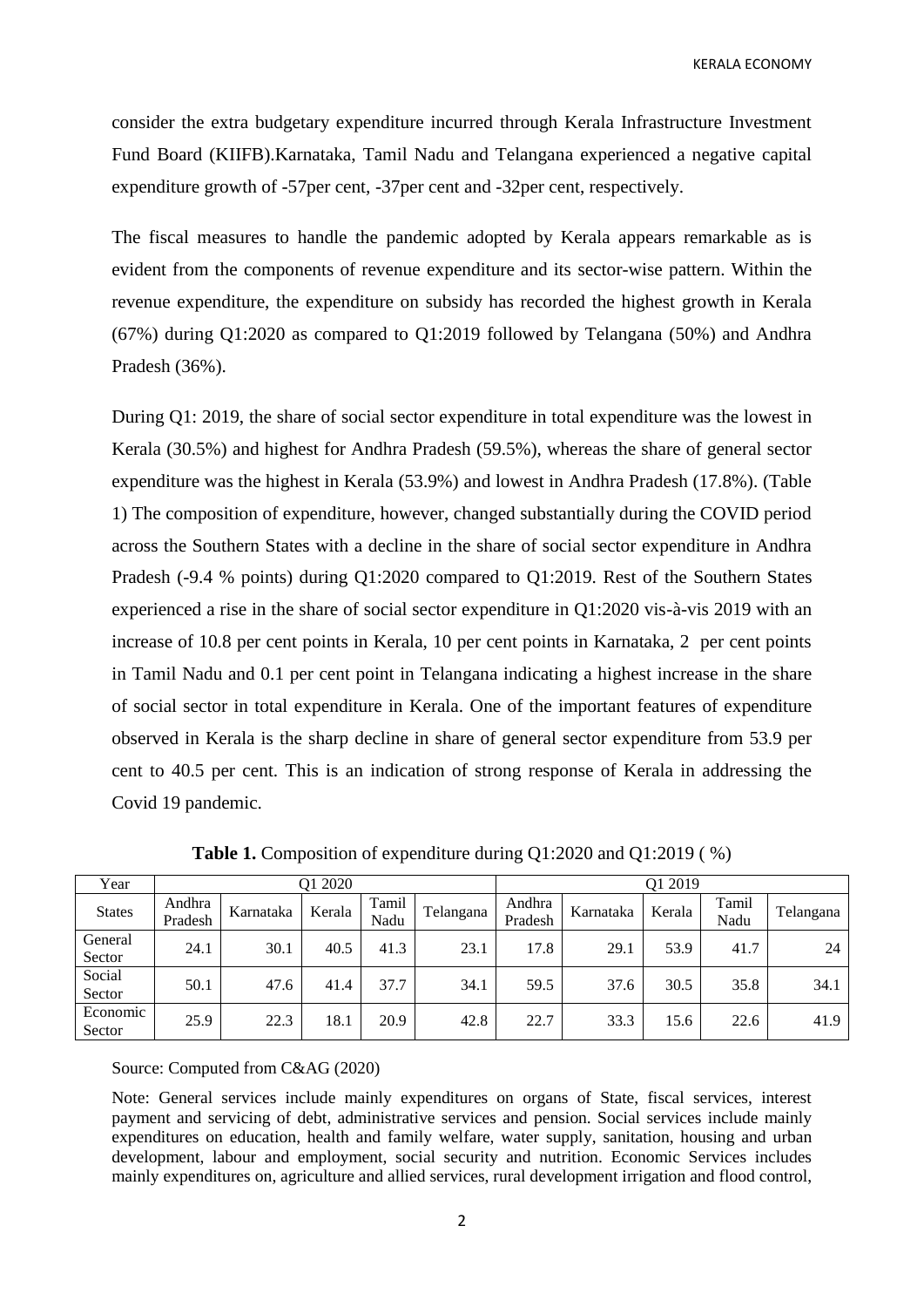energy, industry and minerals, transport, communications, science, technology and environment and general economic services

### **Pattern of revenue**

The total revenue of the states comprises of revenue receipts and capital receipts. The capital receipts include borrowings and other liabilities, recovery of loans and advances and other receipts. The revenue receipts, which comprises of state's own tax revenue, non-tax revenue, share in central taxes (SCT) and grants-in-aid, show a negative growth in all the southern states with an exception in Andhra Pradesh (34.8%) (Table 2).Both own tax and non-tax revenue recorded negative growth in all the Southern States in Q1:2020 compared to Q1:2019 with a sharpest decline in both own-tax and non-tax revenue in Kerala.

| <b>States</b>  | Total<br>Receipts<br>$(1+2)$ | Revenue<br>Receipts<br>$\left(1\right)$ | Own Tax<br>Revenue | Own<br>Non-Tax<br>Revenue | Capital<br>Receipts<br>(2) | <b>Borrowings</b><br>& Other<br>Liabilities |
|----------------|------------------------------|-----------------------------------------|--------------------|---------------------------|----------------------------|---------------------------------------------|
| Andhra Pradesh | 117.5                        | 34.8                                    | $-20.1$            | $-29.1$                   | 255.8                      | 256.4                                       |
| Karnataka      | $-0.8$                       | $-23.9$                                 | $-40.1$            | $-26.4$                   | $-691.2$                   | $-678$                                      |
| Kerala         | 17.1                         | $-30$                                   | $-55.8$            | $-74.7$                   | 112.1                      | 112.9                                       |
| Tamil Nadu     | 0.3                          | $-23.2$                                 | $-51.2$            | $-42.9$                   | 87                         | 89.4                                        |
| Telangana      | 27.8                         | $-22.6$                                 | $-38$              | $-23.1$                   | 179.1                      | 179.6                                       |

**Table 2.** Growth in total receipts and its major components (%)

Source: Computed from C&AG(2020)

Although own tax revenue growth in Andhra Pradesh indicates a decline, the State shows a positive growth in revenue receipts which can be correlated with the positive growth in SCT and grants-in-aids in the State. Positive growth in SCT has been registered only in Andhra Pradesh and Telangana while being negative in rest of the southern states, Kerala (-28%), Karnataka (-28%) and Tamil Nadu (-26%).The shock of the lockdown is still reflected on the own tax revenue collection of the Southern States. The negative growth in the own tax revenue collection in the Southern States resulted in huge growth in the borrowings in Q1: 2020 compared to Q1: 2019 with a highest borrowing of 478 per cent in Karnataka, 256 per cent in Andhra Pradesh , 180 per cent in Telangana, 113 per cent in Kerala and 89 per cent in Tamil Nadu.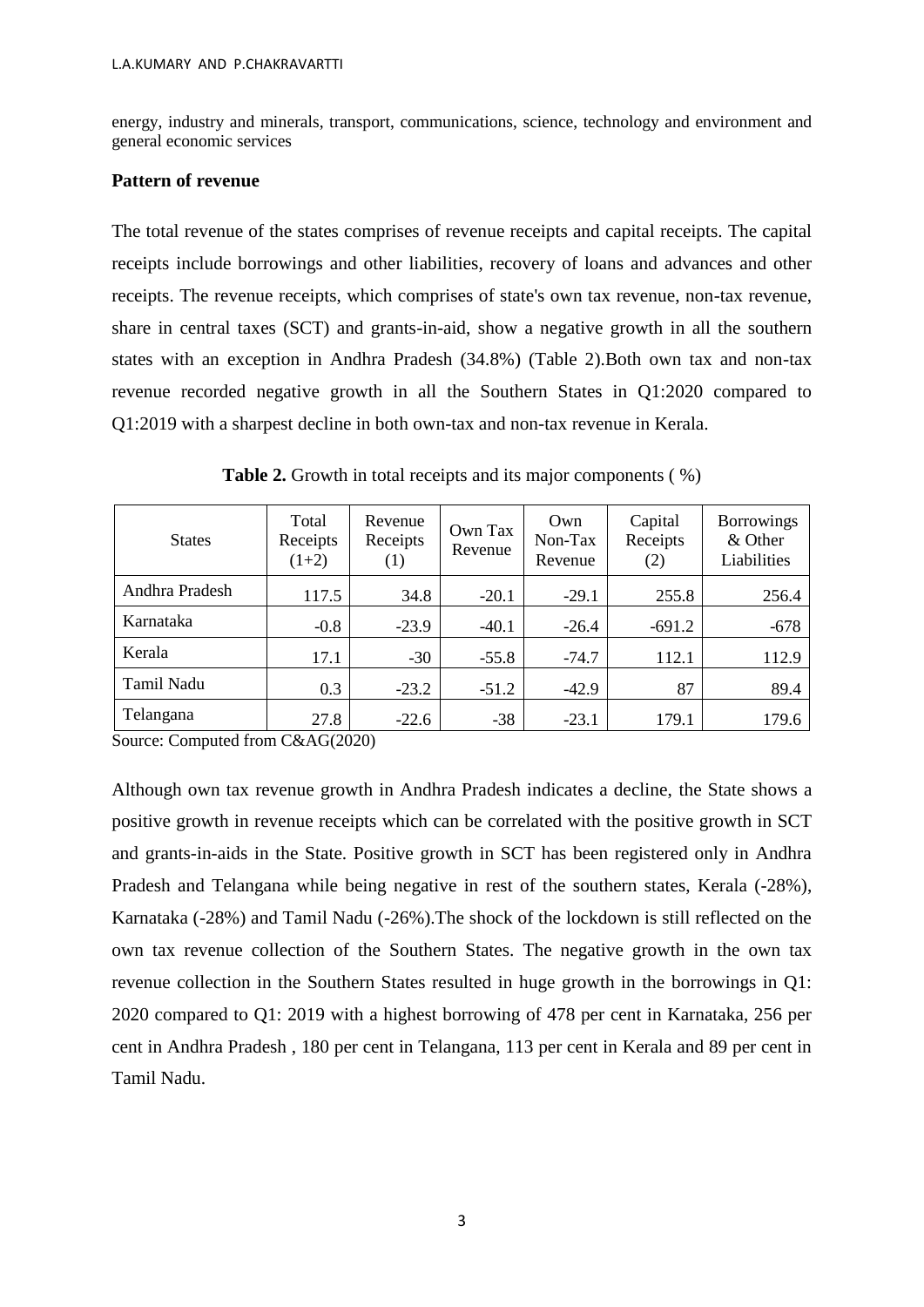KERALA ECONOMY

#### **Deficits and borrowing position**

The comparative analysis of the deficit indicators suggests that revenue deficit (RD) increased by more than hundred per cent in all the Southern States (Figure 1). For Karnataka, Andhra Pradesh and Telangana the growth in RD has been more than 200 per cent. The growth in fiscal deficit is also more than 100 per cent for all the states other than Tamil Nadu (89%).



**Figure 1.** Growth in deficit indicators in southern states in O1 2020 over 2019 (%)

Source: Computed from C&AG (2020)

The hike in revenue deficit, fiscal deficit and the corresponding swell in borrowings are the common characteristics of State finance of all the southern States during the COVID-19 period. However, the fiscal performance of Kerala is better compared to Telangana, Andhra Pradesh and Karnataka.

#### **Kerala's state finances updated**

A comparative analysis of government expenditure of Kerala up to August between 2019 and 2020 (Table A given in the appendix) reveals that the total government expenditure increased by 15 per cent with an increase in revenue expenditure and capital expenditure by 14 per cent and 28 per cent, respectively. Within the revenue expenditure the maximum growth is observed in expenditure subsidy of 259 per cent followed by other revenue expenditure (36%) and interest payments (7%). The sector-wise expenditure analysis indicates a rise in social and economic expenditure by 36 per cent and 56 per cent, respectively with a decline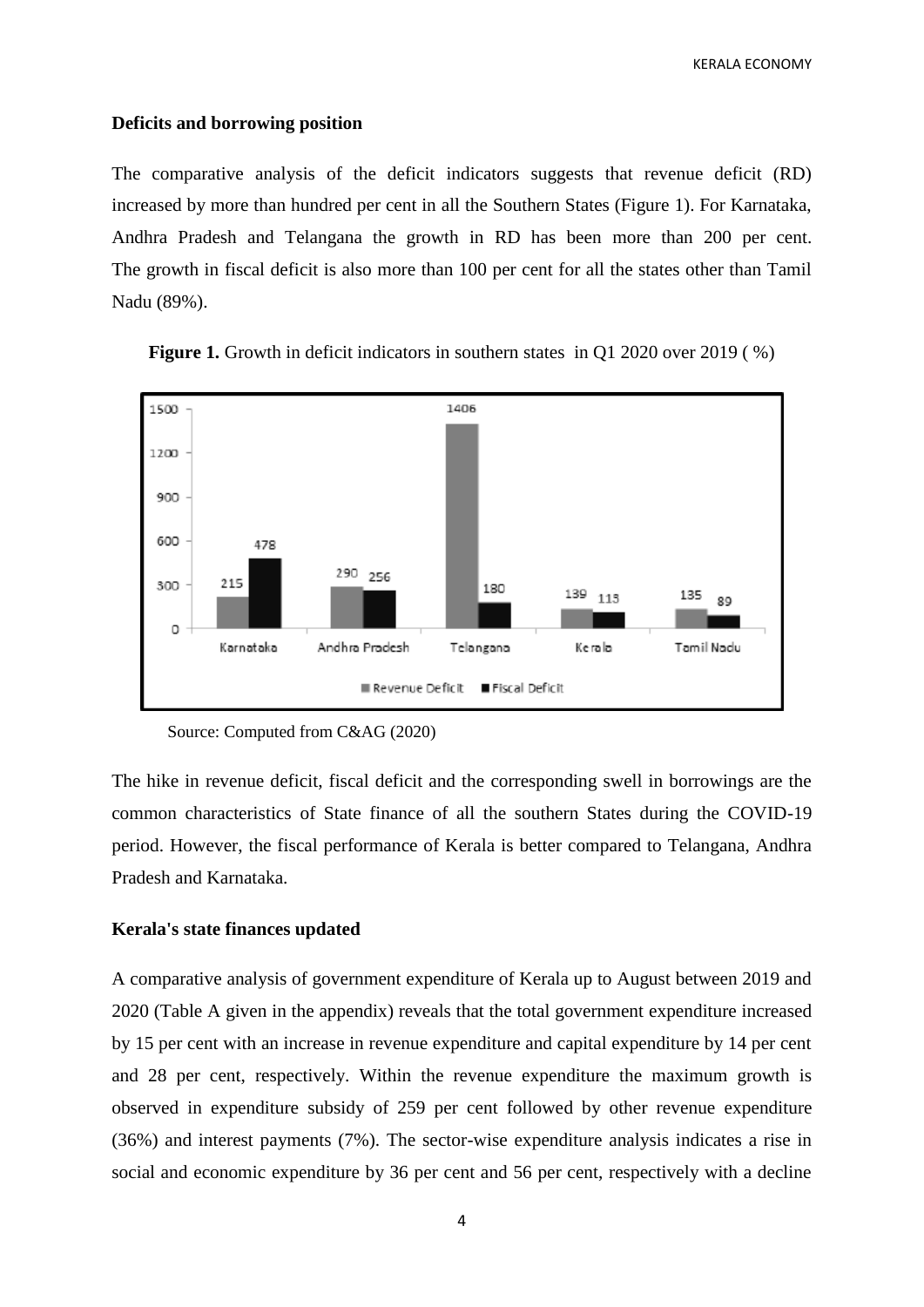in general expenditure by -12 per cent. The grants-in-aid-contributions show an upward shift in growth by 189.2 per cent. Remarkable increase in subsidy expenditure in Kerala is a clear indication of state's intervention to contain the catastrophe of pandemic by providing necessary social security programs for the wellbeing of the people

The revenue loss is still persistent in the State since the economic activities are being harshly hit due to the pandemic which can be reflected from the Figure 2. The tax revenue and the non-tax revenue registered a negative growth of 38 per cent and 78 per cent, respectively. This has resulted in a fall in growth of revenue receipts by -23 per cent consequently increasing the borrowings of the State by 109 per cent in Apr-Aug 2020 vis-à-vis Apr-Aug 2019.



**Figure 2.** Revenue growth in Kerala between Apr-Aug 2020 and Apr-Aug 2019 ( %)

Source: Computed from C&AG(2020)

#### **Deficits position**

As per Apr-Aug 2020 data, the revenue and fiscal deficits are Rs. 25759 crore and Rs. 31008.2, respectively, with an increase of 128 per cent and 109 per cent, respectively compared to Apr-Aug 2019 (Table A in appendix). A substantial increase in social and economic sector expenditures including subsidy together with negative growth in own tax and non-tax revenue of the government resulted in high growth in deficit indicators and borrowing of the state.